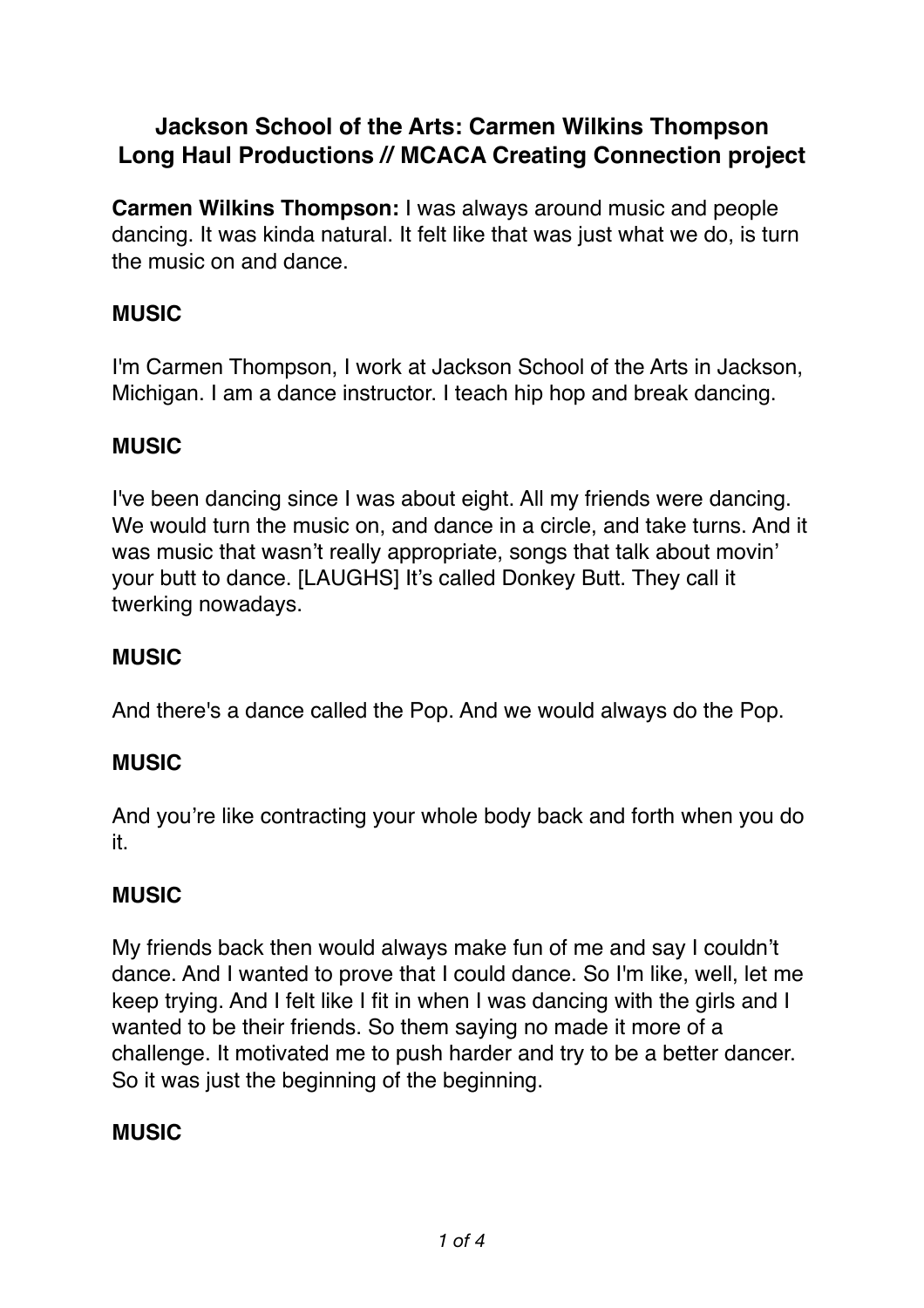I noticed I always smile when I dance, and so I start doing contests with these girls. We would never win. But I learned the technique and how to do a routine. And it let me know that that was something I could do on my own. I didn't need someone's help.

## **MUSIC**

When I got in college, I took a couple classes. It was a community college and I realized I really wanted to do this. After college, I didn't have any other outlet. In Jackson, Michigan, there's not a lot of hip hop dancing. And so I was feeling kind of lost, and the only time that I've felt strong and happy was when I was dancing. I realized that there was a night club scene.

#### **MUSIC**

So I started doing that, but that was very depressing to me. I didn't drink or anything like that or smoke. I didn't really want to party. I just wanted to dance. I wanted to do choreography and spins and shapes. So I would be in the dance floor doing things like you see on Broadway. And everyone's around me, grinding on each other.

### **MUSIC**

So I start looking for places to go that wasn't making me feel like I was sinning. And Jackson School of the Arts came on my radar.

### **MUSIC**

There was hip hop classes, no adult classes at first. So my first dance class here was a thirteen and up break dancing with my son. And I was the only adult. I was 27. At first I used to feel weird because I was the mom getting in my kid's dance class. But then I was like, I kind of look like I'm thirteen or fourteen.

### **MUSIC**

One lady that I kind of call my mentor said, "You, you gotta work on confidence." 'Cause I would go home and I would dance my heart out, and I would come here, and I would freeze up and be nervous because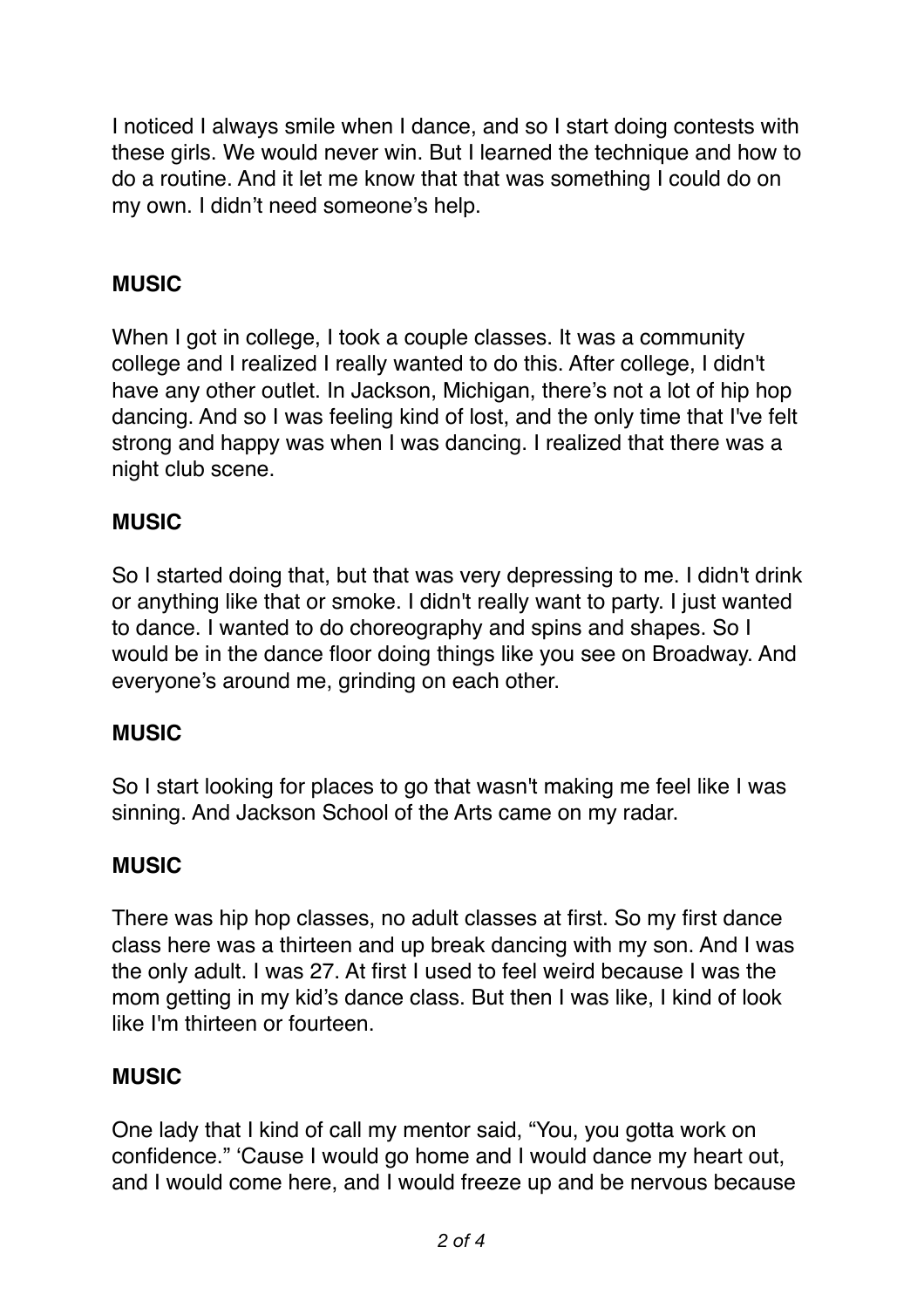people were looking. She told me, "You got this, naturally. Just be confident." So once I've done that, I feel even more love for dancing. It's just opened up. It's like freedom, now.

I was thinking that maybe they needed some flavor of me in this place because I know hip hop. Like they have trained dancers. I'm not a trained dancer. I could tell a trained dancer because it's very precise. Like "One and two and three and four!" and, no! It's not how it goes. You didn't go into an institution and learn it. You were outside with your buddies in the street where hip hop came from. I just have to be like, "Left, right, turn, circle, up up up, jump down, move!!" They needed a hip hop teacher like me.

### **MUSIC WITH STUDENT NOISE**

I assisted for two years and then I became an instructor.

## **STUDENT NOISE**

Tonight is Boys Hip Hop, ages seven to eleven. They are a rambunctious crew, I will warn you ahead of time.

### **STUDENT NOISE**

**Carmen (to boys in scene):** Boys, take a seat right where you're standing. Just take a seat.

We've been working on listening.

### **STUDENT NOISE**

It might take me eight minutes to get them together, but it's okay. We'll have a beautiful dance tonight.

#### **STUDENT NOISE**

**Carmen (to boys in scene):** Alright, here we go you guys. [MUSIC] Nice push. And circle.